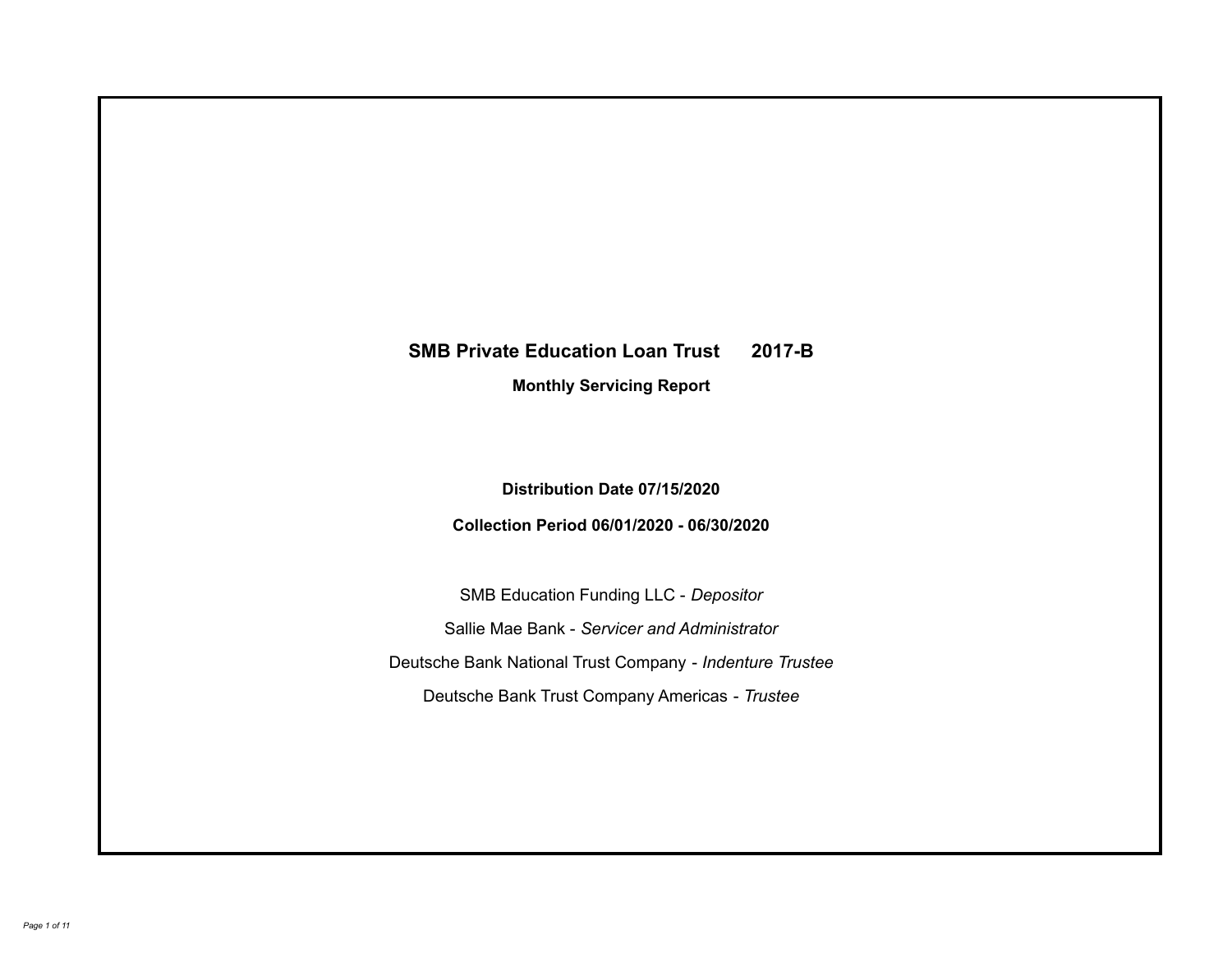| Α | <b>Student Loan Portfolio Characteristics</b>                  | <b>Settlement Date</b><br>11/08/2017 | 05/31/2020            | 06/30/2020            |
|---|----------------------------------------------------------------|--------------------------------------|-----------------------|-----------------------|
|   | <b>Principal Balance</b>                                       | \$701,477,893.40                     | \$476,657,374.74      | \$471,542,276.96      |
|   | Interest to be Capitalized Balance                             | 46,726,543.99                        | 27,664,491.45         | 26,001,300.64         |
|   | Pool Balance                                                   | \$748,204,437.39                     | \$504,321,866.19      | \$497,543,577.60      |
|   | Weighted Average Coupon (WAC)                                  |                                      |                       |                       |
|   | WAC1 (Contractual Interest Rate on the Loan)                   | 8.97%                                | 9.00%                 | 9.01%                 |
|   | WAC2 (Average of Applicable Interest Rate)                     | 8.94%                                | 7.99%                 | 8.00%                 |
|   | WAC3 (Average of Actual Interest Rate)                         | 8.86%                                | 7.91%                 | 7.92%                 |
|   | Weighted Average Remaining Term                                | 135.09                               | 128.22                | 128.05                |
|   | Number of Loans                                                | 66,252                               | 45,462                | 44,815                |
|   | Number of Borrowers                                            | 63,554                               | 43,755                | 43,143                |
|   | Pool Factor<br>Since Issued Total Constant Prepayment Rate (1) |                                      | 0.674042870<br>11.72% | 0.664983463<br>11.62% |
|   |                                                                |                                      |                       |                       |
| B | <b>Debt Securities</b><br><b>Cusip/Isin</b>                    | 06/15/2020                           |                       | 07/15/2020            |
|   | A <sub>2</sub> A<br>83189DAB6                                  | \$203,026,955.26                     |                       | \$199,847,937.91      |
|   | A <sub>2</sub> B<br>83189DAC4                                  | \$99,998,351.07                      |                       | \$98,432,566.41       |
|   | B<br>83189DAD2                                                 | \$50,000,000.00                      |                       | \$50,000,000.00       |
|   |                                                                |                                      |                       |                       |
| C | <b>Certificates</b><br>Cusip/Isin                              | 06/15/2020                           |                       | 07/15/2020            |
|   | 83189D100<br>Residual                                          | \$100,000.00                         |                       | \$100,000.00          |
|   |                                                                |                                      |                       |                       |
| D | <b>Account Balances</b>                                        | 06/15/2020                           |                       | 07/15/2020            |
|   | Reserve Account Balance                                        | \$1,891,480.00                       |                       | \$1,891,480.00        |
|   |                                                                |                                      |                       |                       |
| E | <b>Asset / Liability</b>                                       | 06/15/2020                           |                       | 07/15/2020            |
|   | Overcollateralization Percentage                               | 30.00%                               |                       | 30.00%                |
|   | Specified Overcollateralization Amount                         | \$151,296,559.86                     |                       | \$149,263,073.28      |
|   | Actual Overcollateralization Amount                            | \$151,296,559.86                     |                       | \$149,263,073.28      |

(1) For additional information, see 'Since Issued CPR Methodology' found on page 11 of this report.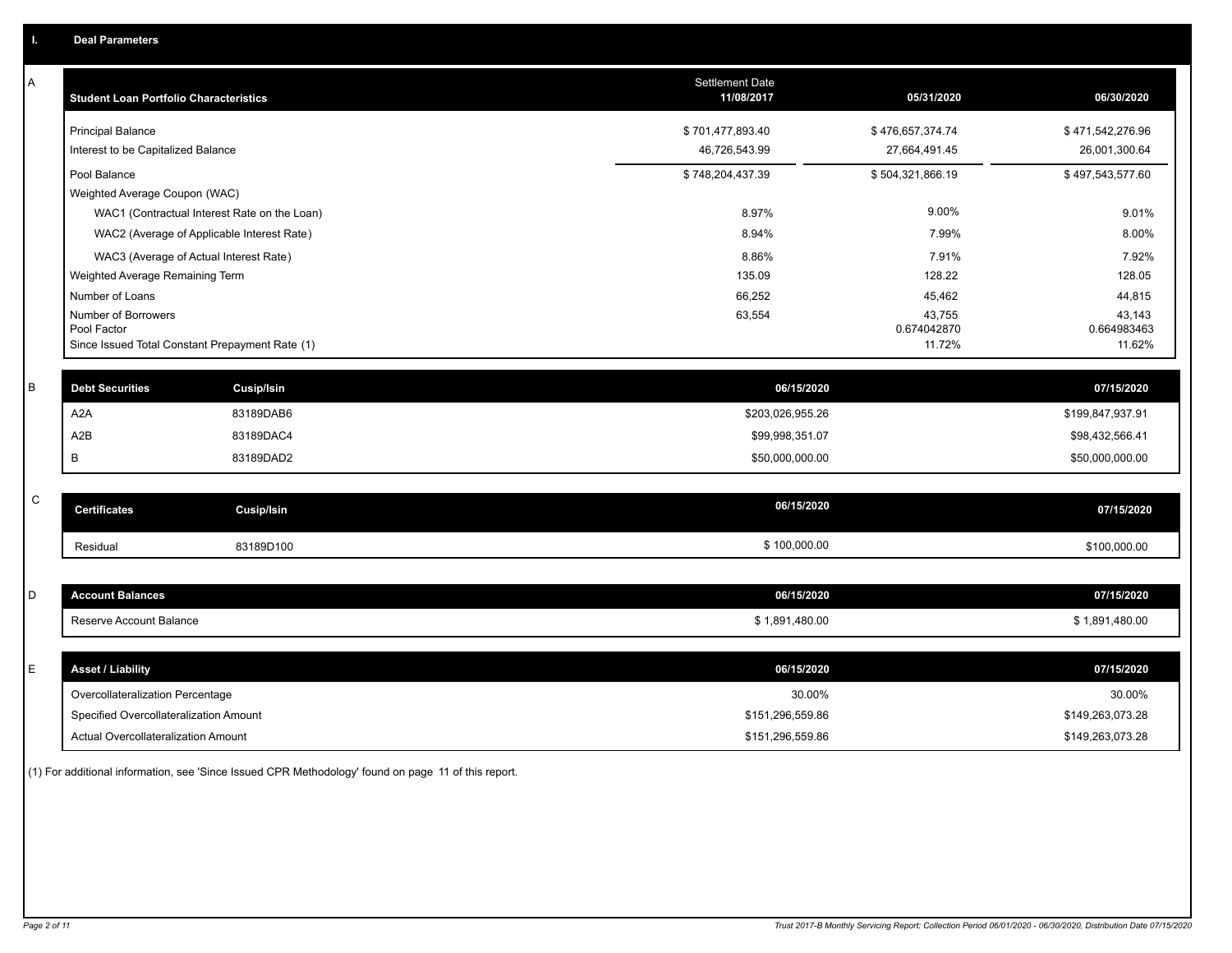# **II. 2017-B Trust Activity 06/01/2020 through 06/30/2020**

| <b>Borrower Principal</b><br>7,166,079.27<br><b>Consolidation Activity Principal</b><br>0.00<br>162.36<br>Seller Principal Reimbursement<br>0.00<br>Servicer Principal Reimbursement<br>0.00<br>Delinquent Principal Purchases by Servicer<br>29,707.47<br><b>Other Principal Deposits</b><br>\$7,195,949.10<br><b>Total Principal Receipts</b><br>в<br><b>Student Loan Interest Receipts</b><br>Borrower Interest<br>2,083,643.57<br>0.00<br><b>Consolidation Activity Interest</b><br>Seller Interest Reimbursement<br>3.94<br>0.00<br>Servicer Interest Reimbursement<br>0.00<br>Delinquent Interest Purchases by Servicer<br>88.10<br>Other Interest Deposits<br>\$2,083,735.61<br><b>Total Interest Receipts</b><br>C<br>\$46,961.82<br><b>Recoveries on Realized Losses</b><br>\$503.48<br>D<br><b>Investment Income</b><br>\$0.00<br>Е<br><b>Funds Borrowed from Next Collection Period</b><br>F<br>\$0.00<br><b>Funds Repaid from Prior Collection Period</b><br>G<br>\$0.00<br><b>Loan Sale or Purchase Proceeds</b><br>\$0.00<br>н<br>Initial Deposits to Distribution Account<br>\$0.00<br><b>Excess Transferred from Other Accounts</b><br><b>Borrower Benefit Reimbursements</b><br>\$0.00<br>J<br><b>Other Deposits</b><br>\$0.00<br>Κ<br><b>Other Fees Collected</b><br>L<br>\$0.00<br>М<br><b>AVAILABLE FUNDS</b><br>\$9,327,150.01<br>N<br>Non-Cash Principal Activity During Collection Period<br>\$2,080,851.32<br>O<br>Aggregate Purchased Amounts by the Depositor, Servicer or Seller<br>\$29,795.57<br>P<br>Aggregate Loan Substitutions<br>\$0.00 | A | <b>Student Loan Principal Receipts</b> |  |
|---------------------------------------------------------------------------------------------------------------------------------------------------------------------------------------------------------------------------------------------------------------------------------------------------------------------------------------------------------------------------------------------------------------------------------------------------------------------------------------------------------------------------------------------------------------------------------------------------------------------------------------------------------------------------------------------------------------------------------------------------------------------------------------------------------------------------------------------------------------------------------------------------------------------------------------------------------------------------------------------------------------------------------------------------------------------------------------------------------------------------------------------------------------------------------------------------------------------------------------------------------------------------------------------------------------------------------------------------------------------------------------------------------------------------------------------------------------------------------------------------------------------------------------------------------------------------|---|----------------------------------------|--|
|                                                                                                                                                                                                                                                                                                                                                                                                                                                                                                                                                                                                                                                                                                                                                                                                                                                                                                                                                                                                                                                                                                                                                                                                                                                                                                                                                                                                                                                                                                                                                                           |   |                                        |  |
|                                                                                                                                                                                                                                                                                                                                                                                                                                                                                                                                                                                                                                                                                                                                                                                                                                                                                                                                                                                                                                                                                                                                                                                                                                                                                                                                                                                                                                                                                                                                                                           |   |                                        |  |
|                                                                                                                                                                                                                                                                                                                                                                                                                                                                                                                                                                                                                                                                                                                                                                                                                                                                                                                                                                                                                                                                                                                                                                                                                                                                                                                                                                                                                                                                                                                                                                           |   |                                        |  |
|                                                                                                                                                                                                                                                                                                                                                                                                                                                                                                                                                                                                                                                                                                                                                                                                                                                                                                                                                                                                                                                                                                                                                                                                                                                                                                                                                                                                                                                                                                                                                                           |   |                                        |  |
|                                                                                                                                                                                                                                                                                                                                                                                                                                                                                                                                                                                                                                                                                                                                                                                                                                                                                                                                                                                                                                                                                                                                                                                                                                                                                                                                                                                                                                                                                                                                                                           |   |                                        |  |
|                                                                                                                                                                                                                                                                                                                                                                                                                                                                                                                                                                                                                                                                                                                                                                                                                                                                                                                                                                                                                                                                                                                                                                                                                                                                                                                                                                                                                                                                                                                                                                           |   |                                        |  |
|                                                                                                                                                                                                                                                                                                                                                                                                                                                                                                                                                                                                                                                                                                                                                                                                                                                                                                                                                                                                                                                                                                                                                                                                                                                                                                                                                                                                                                                                                                                                                                           |   |                                        |  |
|                                                                                                                                                                                                                                                                                                                                                                                                                                                                                                                                                                                                                                                                                                                                                                                                                                                                                                                                                                                                                                                                                                                                                                                                                                                                                                                                                                                                                                                                                                                                                                           |   |                                        |  |
|                                                                                                                                                                                                                                                                                                                                                                                                                                                                                                                                                                                                                                                                                                                                                                                                                                                                                                                                                                                                                                                                                                                                                                                                                                                                                                                                                                                                                                                                                                                                                                           |   |                                        |  |
|                                                                                                                                                                                                                                                                                                                                                                                                                                                                                                                                                                                                                                                                                                                                                                                                                                                                                                                                                                                                                                                                                                                                                                                                                                                                                                                                                                                                                                                                                                                                                                           |   |                                        |  |
|                                                                                                                                                                                                                                                                                                                                                                                                                                                                                                                                                                                                                                                                                                                                                                                                                                                                                                                                                                                                                                                                                                                                                                                                                                                                                                                                                                                                                                                                                                                                                                           |   |                                        |  |
|                                                                                                                                                                                                                                                                                                                                                                                                                                                                                                                                                                                                                                                                                                                                                                                                                                                                                                                                                                                                                                                                                                                                                                                                                                                                                                                                                                                                                                                                                                                                                                           |   |                                        |  |
|                                                                                                                                                                                                                                                                                                                                                                                                                                                                                                                                                                                                                                                                                                                                                                                                                                                                                                                                                                                                                                                                                                                                                                                                                                                                                                                                                                                                                                                                                                                                                                           |   |                                        |  |
|                                                                                                                                                                                                                                                                                                                                                                                                                                                                                                                                                                                                                                                                                                                                                                                                                                                                                                                                                                                                                                                                                                                                                                                                                                                                                                                                                                                                                                                                                                                                                                           |   |                                        |  |
|                                                                                                                                                                                                                                                                                                                                                                                                                                                                                                                                                                                                                                                                                                                                                                                                                                                                                                                                                                                                                                                                                                                                                                                                                                                                                                                                                                                                                                                                                                                                                                           |   |                                        |  |
|                                                                                                                                                                                                                                                                                                                                                                                                                                                                                                                                                                                                                                                                                                                                                                                                                                                                                                                                                                                                                                                                                                                                                                                                                                                                                                                                                                                                                                                                                                                                                                           |   |                                        |  |
|                                                                                                                                                                                                                                                                                                                                                                                                                                                                                                                                                                                                                                                                                                                                                                                                                                                                                                                                                                                                                                                                                                                                                                                                                                                                                                                                                                                                                                                                                                                                                                           |   |                                        |  |
|                                                                                                                                                                                                                                                                                                                                                                                                                                                                                                                                                                                                                                                                                                                                                                                                                                                                                                                                                                                                                                                                                                                                                                                                                                                                                                                                                                                                                                                                                                                                                                           |   |                                        |  |
|                                                                                                                                                                                                                                                                                                                                                                                                                                                                                                                                                                                                                                                                                                                                                                                                                                                                                                                                                                                                                                                                                                                                                                                                                                                                                                                                                                                                                                                                                                                                                                           |   |                                        |  |
|                                                                                                                                                                                                                                                                                                                                                                                                                                                                                                                                                                                                                                                                                                                                                                                                                                                                                                                                                                                                                                                                                                                                                                                                                                                                                                                                                                                                                                                                                                                                                                           |   |                                        |  |
|                                                                                                                                                                                                                                                                                                                                                                                                                                                                                                                                                                                                                                                                                                                                                                                                                                                                                                                                                                                                                                                                                                                                                                                                                                                                                                                                                                                                                                                                                                                                                                           |   |                                        |  |
|                                                                                                                                                                                                                                                                                                                                                                                                                                                                                                                                                                                                                                                                                                                                                                                                                                                                                                                                                                                                                                                                                                                                                                                                                                                                                                                                                                                                                                                                                                                                                                           |   |                                        |  |
|                                                                                                                                                                                                                                                                                                                                                                                                                                                                                                                                                                                                                                                                                                                                                                                                                                                                                                                                                                                                                                                                                                                                                                                                                                                                                                                                                                                                                                                                                                                                                                           |   |                                        |  |
|                                                                                                                                                                                                                                                                                                                                                                                                                                                                                                                                                                                                                                                                                                                                                                                                                                                                                                                                                                                                                                                                                                                                                                                                                                                                                                                                                                                                                                                                                                                                                                           |   |                                        |  |
|                                                                                                                                                                                                                                                                                                                                                                                                                                                                                                                                                                                                                                                                                                                                                                                                                                                                                                                                                                                                                                                                                                                                                                                                                                                                                                                                                                                                                                                                                                                                                                           |   |                                        |  |
|                                                                                                                                                                                                                                                                                                                                                                                                                                                                                                                                                                                                                                                                                                                                                                                                                                                                                                                                                                                                                                                                                                                                                                                                                                                                                                                                                                                                                                                                                                                                                                           |   |                                        |  |
|                                                                                                                                                                                                                                                                                                                                                                                                                                                                                                                                                                                                                                                                                                                                                                                                                                                                                                                                                                                                                                                                                                                                                                                                                                                                                                                                                                                                                                                                                                                                                                           |   |                                        |  |
|                                                                                                                                                                                                                                                                                                                                                                                                                                                                                                                                                                                                                                                                                                                                                                                                                                                                                                                                                                                                                                                                                                                                                                                                                                                                                                                                                                                                                                                                                                                                                                           |   |                                        |  |
|                                                                                                                                                                                                                                                                                                                                                                                                                                                                                                                                                                                                                                                                                                                                                                                                                                                                                                                                                                                                                                                                                                                                                                                                                                                                                                                                                                                                                                                                                                                                                                           |   |                                        |  |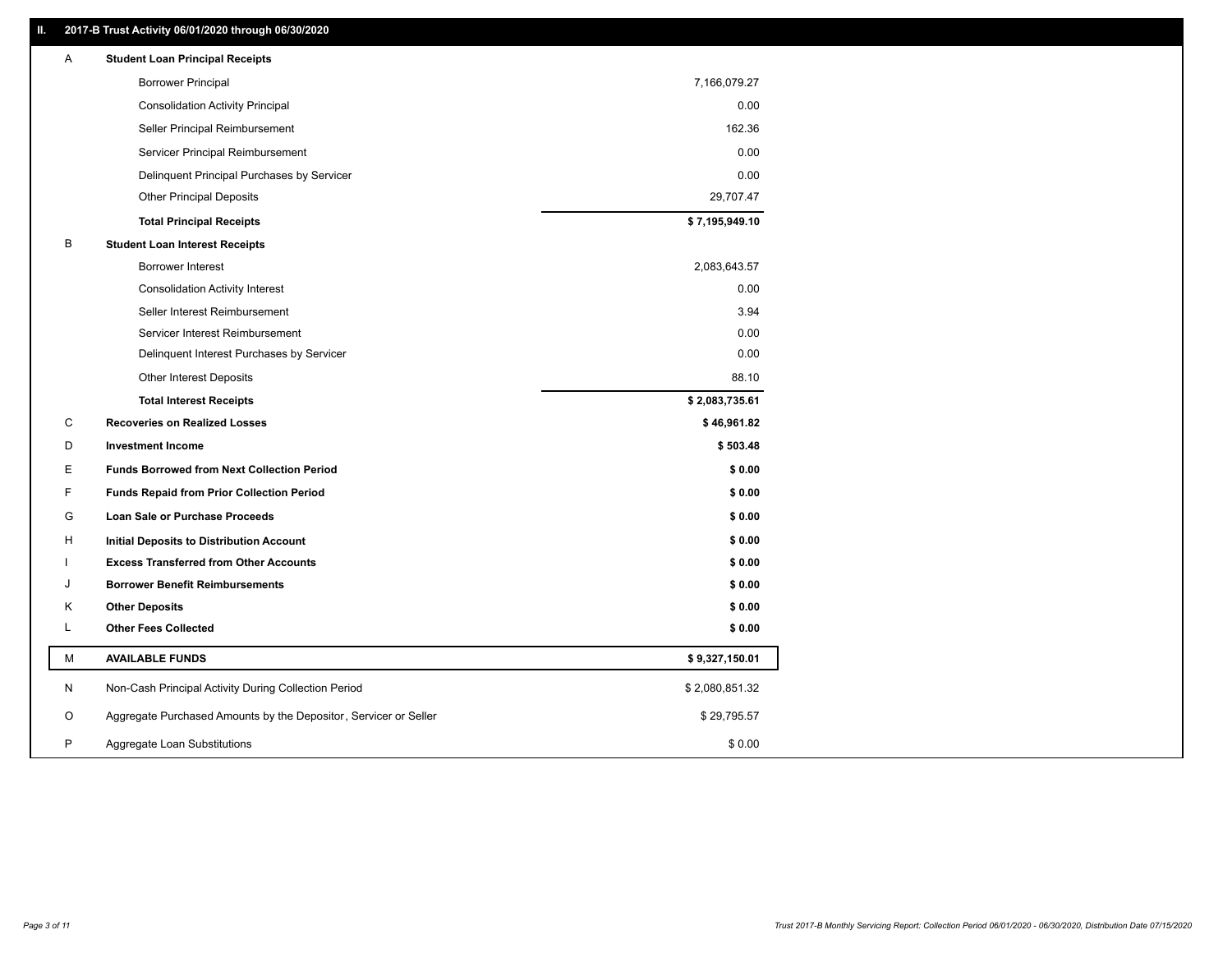|                   |                       |                          |         |                                                                  | <b>Loans by Repayment Status</b> |                            |                          |         |                                                           |                |                            |
|-------------------|-----------------------|--------------------------|---------|------------------------------------------------------------------|----------------------------------|----------------------------|--------------------------|---------|-----------------------------------------------------------|----------------|----------------------------|
|                   |                       |                          |         | 06/30/2020                                                       |                                  |                            | 05/31/2020               |         |                                                           |                |                            |
|                   |                       | <b>Wtd Avg</b><br>Coupon | # Loans | <b>Principal and</b><br><b>Interest Accrued</b><br>to Capitalize | % of Principal                   | % of Loans in<br>Repay (1) | <b>Wtd Avg</b><br>Coupon | # Loans | Principal and<br><b>Interest Accrued</b><br>to Capitalize | % of Principal | % of Loans in<br>Repay (1) |
| INTERIM:          | IN SCHOOL             | 8.96%                    | 2,317   | \$32,882,075.55                                                  | 6.609%                           | $-$ %                      | 9.03%                    | 2,839   | \$40,987,852.16                                           | 8.127%         | $-$ %                      |
|                   | GRACE                 | 9.01%                    | 1,562   | \$22,507,872.45                                                  | 4.524%                           | $-$ %                      | 8.86%                    | 1,438   | \$19,179,941.22                                           | 3.803%         | $-$ %                      |
|                   | <b>DEFERMENT</b>      | 8.68%                    | 2,264   | \$28,574,817.03                                                  | 5.743%                           | $-$ %                      | 8.66%                    | 2,378   | \$29,650,769.54                                           | 5.879%         | $-$ %                      |
| <b>REPAYMENT:</b> | <b>CURRENT</b>        | 7.67%                    | 34,617  | \$360,427,933.79                                                 | 72.441%                          | 87.149%                    | 7.63%                    | 32,383  | \$332,746,724.84                                          | 65.979%        | 80.276%                    |
|                   | 31-60 DAYS DELINQUENT | 8.10%                    | 495     | \$6,785,185.63                                                   | 1.364%                           | 1.641%                     | 8.26%                    | 529     | \$7,102,487.56                                            | 1.408%         | 1.713%                     |
|                   | 61-90 DAYS DELINQUENT | 8.77%                    | 273     | \$3,831,110.47                                                   | 0.770%                           | 0.926%                     | 8.75%                    | 256     | \$3,790,476.98                                            | 0.752%         | 0.914%                     |
|                   | > 90 DAYS DELINQUENT  | 9.29%                    | 157     | \$2,557,072.19                                                   | 0.514%                           | 0.618%                     | 9.00%                    | 121     | \$1,806,607.37                                            | 0.358%         | 0.436%                     |
|                   | FORBEARANCE           | 7.93%                    | 3,130   | \$39,977,510.49                                                  | 8.035%                           | 9.666%                     | 7.92%                    | 5,518   | \$69,057,006.52                                           | 13.693%        | 16.660%                    |
| <b>TOTAL</b>      |                       |                          | 44,815  | \$497,543,577.60                                                 | 100.00%                          | 100.00%                    |                          | 45,462  | \$504,321,866.19                                          | 100.00%        | 100.00%                    |

Percentages may not total 100% due to rounding \*

1 Loans classified in "Repayment" include any loan for which interim interest only, \$25 fixed payments or full principal and interest payments are due.

|                              |                                                                                                                                                                              |                          |         |                                                                  | <b>Loans by Borrower Status</b> |                                |                          |         |                                                                  |                |                                |
|------------------------------|------------------------------------------------------------------------------------------------------------------------------------------------------------------------------|--------------------------|---------|------------------------------------------------------------------|---------------------------------|--------------------------------|--------------------------|---------|------------------------------------------------------------------|----------------|--------------------------------|
|                              |                                                                                                                                                                              |                          |         | 06/30/2020                                                       |                                 |                                | 05/31/2020               |         |                                                                  |                |                                |
|                              |                                                                                                                                                                              | <b>Wtd Avg</b><br>Coupon | # Loans | <b>Principal and</b><br><b>Interest Accrued</b><br>to Capitalize | % of Principal                  | % of Loans in<br>P&I Repay (2) | <b>Wtd Avg</b><br>Coupon | # Loans | <b>Principal and</b><br><b>Interest Accrued</b><br>to Capitalize | % of Principal | % of Loans in<br>P&I Repay (2) |
| INTERIM:                     | IN SCHOOL                                                                                                                                                                    | 8.55%                    | 4,421   | \$61,366,465.69                                                  | 12.334%                         | $-$ %                          | 8.58%                    | 5,432   | \$76,909,364.40                                                  | 15.250%        | $-$ %                          |
|                              | GRACE                                                                                                                                                                        | 8.46%                    | 3,174   | \$45,723,931.48                                                  | 9.190%                          | $-$ %                          | 8.37%                    | 2,820   | \$37,593,792.64                                                  | 7.454%         | $-$ %                          |
|                              | <b>DEFERMENT</b>                                                                                                                                                             | 8.34%                    | 4,062   | \$49,718,599.23                                                  | 9.993%                          | $-$ %                          | 8.31%                    | 4,219   | \$51,747,590.53                                                  | 10.261%        | $-$ %                          |
| P&I REPAYMENT:               | <b>CURRENT</b>                                                                                                                                                               | 7.60%                    | 29,142  | \$288,036,500.53                                                 | 57.892%                         | 84.534%                        | 7.54%                    | 26,599  | \$256,716,562.98                                                 | 50.903%        | 75.936%                        |
|                              | 31-60 DAYS DELINQUENT                                                                                                                                                        | 8.09%                    | 462     | \$6,383,828.56                                                   | 1.283%                          | 1.874%                         | 8.25%                    | 504     | \$6,809,986.61                                                   | 1.350%         | 2.014%                         |
|                              | 61-90 DAYS DELINQUENT                                                                                                                                                        | 8.77%                    | 268     | \$3,786,070.70                                                   | 0.761%                          | 1.111%                         | 8.76%                    | 251     | \$3,702,748.18                                                   | 0.734%         | 1.095%                         |
|                              | > 90 DAYS DELINQUENT                                                                                                                                                         | 9.29%                    | 156     | \$2,550,670.92                                                   | 0.513%                          | 0.749%                         | 9.00%                    | 119     | \$1,784,814.33                                                   | 0.354%         | 0.528%                         |
|                              | FORBEARANCE                                                                                                                                                                  | 7.93%                    | 3,130   | \$39,977,510.49                                                  | 8.035%                          | 11.733%                        | 7.92%                    | 5,518   | \$69,057,006.52                                                  | 13.693%        | 20.427%                        |
| <b>TOTAL</b><br>$\star$<br>2 | Percentages may not total 100% due to rounding<br>Loans classified in "P&I Repayment" includes only those loans for which scheduled principal and interest payments are due. |                          | 44,815  | \$497,543,577.60                                                 | 100.00%                         | 100.00%                        |                          | 45,462  | \$504,321,866.19                                                 | 100.00%        | 100.00%                        |

WAC reflects WAC3 To conform with company standard reporting these sections now include Princial and Interest Accrued to Capitalize .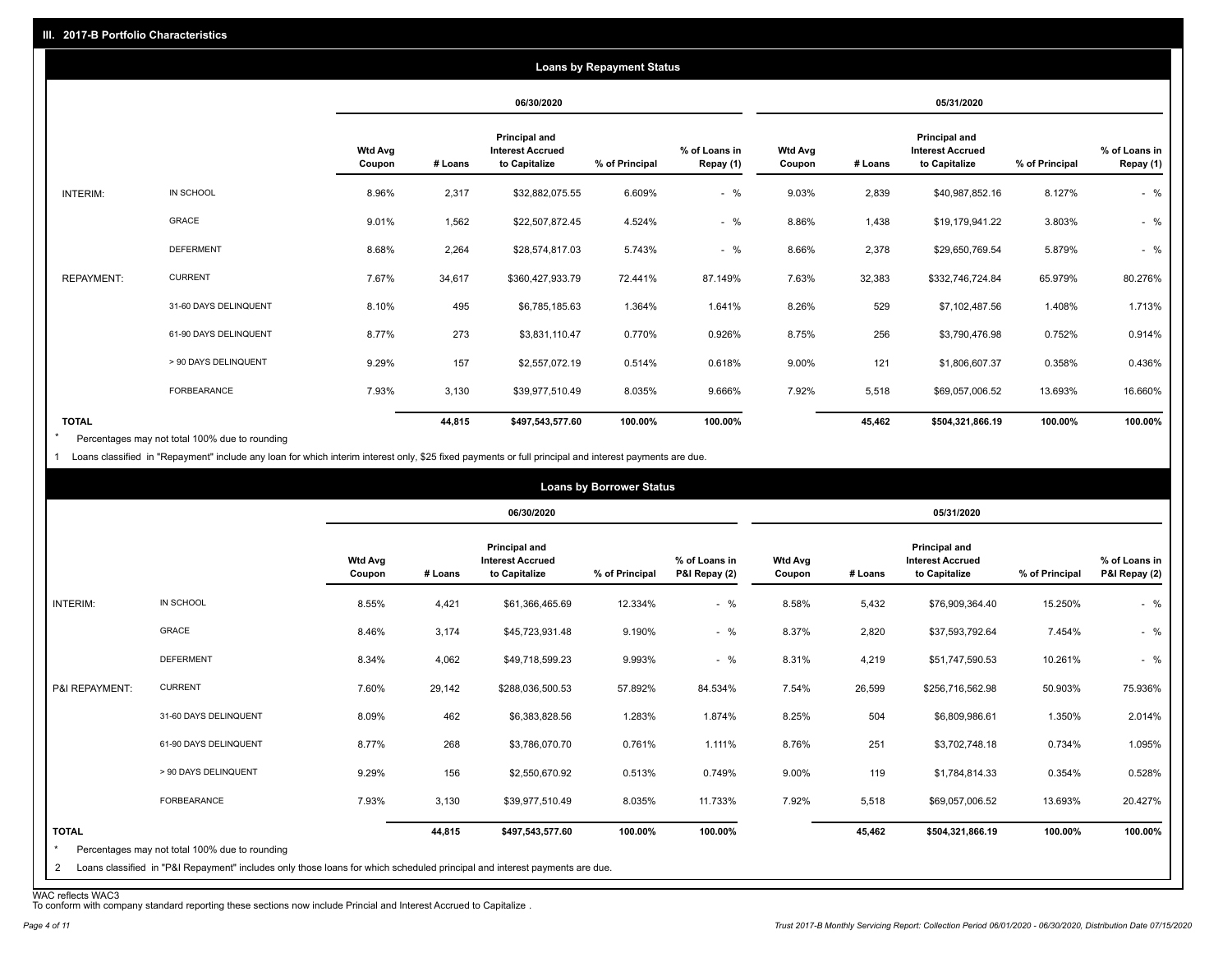|                                                                                                  | 6/30/2020        | 5/31/2020        |  |
|--------------------------------------------------------------------------------------------------|------------------|------------------|--|
| Pool Balance                                                                                     | \$497,543,577.60 | \$504,321,866.19 |  |
| Total # Loans                                                                                    | 44,815           | 45,462           |  |
| Total # Borrowers                                                                                | 43,143           | 43,755           |  |
| Weighted Average Coupon                                                                          | 8.00%            | 7.99%            |  |
| Weighted Average Remaining Term                                                                  | 128.05           | 128.22           |  |
| Percent of Pool - Cosigned                                                                       | 92.6%            | 92.6%            |  |
| Percent of Pool - Non Cosigned                                                                   | 7.4%             | 7.4%             |  |
| Borrower Interest Accrued for Period                                                             | \$3,048,006.40   | \$3,250,786.25   |  |
| <b>Outstanding Borrower Interest Accrued</b>                                                     | \$31,154,801.97  | \$32,488,139.28  |  |
| Gross Principal Realized Loss - Periodic *                                                       | \$191,231.00     | \$303,210.20     |  |
| Gross Principal Realized Loss - Cumulative *                                                     | \$13,557,507.65  | \$13,366,276.65  |  |
| Recoveries on Realized Losses - Periodic                                                         | \$46,961.82      | \$61,859.89      |  |
| Recoveries on Realized Losses - Cumulative                                                       | \$1,717,713.48   | \$1,670,751.66   |  |
| Net Losses - Periodic                                                                            | \$144,269.18     | \$241,350.31     |  |
| Net Losses - Cumulative                                                                          | \$11,839,794.17  | \$11,695,524.99  |  |
| Non-Cash Principal Activity - Capitalized Interest                                               | \$2,273,082.22   | \$783,787.96     |  |
| Since Issued Total Constant Prepayment Rate (CPR) (1)                                            | 11.62%           | 11.72%           |  |
| <b>Loan Substitutions</b>                                                                        | \$0.00           | \$0.00           |  |
| <b>Cumulative Loan Substitutions</b>                                                             | \$0.00           | \$0.00           |  |
| <b>Unpaid Servicing Fees</b>                                                                     | \$0.00           | \$0.00           |  |
| <b>Unpaid Administration Fees</b>                                                                | \$0.00           | \$0.00           |  |
| <b>Unpaid Carryover Servicing Fees</b>                                                           | \$0.00           | \$0.00           |  |
| Note Interest Shortfall                                                                          | \$0.00           | \$0.00           |  |
| Loans in Modification                                                                            | \$31,057,065.96  | \$31,733,469.86  |  |
| % of Loans in Modification as a % of Loans in Repayment (P&I)                                    | 10.33%           | 11.80%           |  |
|                                                                                                  |                  |                  |  |
| % Annualized Gross Principal Realized Loss - Periodic as a %<br>of Loans in Repayment (P&I) * 12 | 0.76%            | 1.35%            |  |
| % Gross Principal Realized Loss - Cumulative as a % of<br>Original Pool Balance                  | 1.81%            | 1.79%            |  |

\* In accordance with the Servicer's current policies and procedures, after September 1, 2017 loans subject to bankruptcy claims generally will not be reported as a charged- off unless and until they are delinquent for 120

(1) For additional information, see 'Since Issued CPR Methodology' found on page 11 of this report.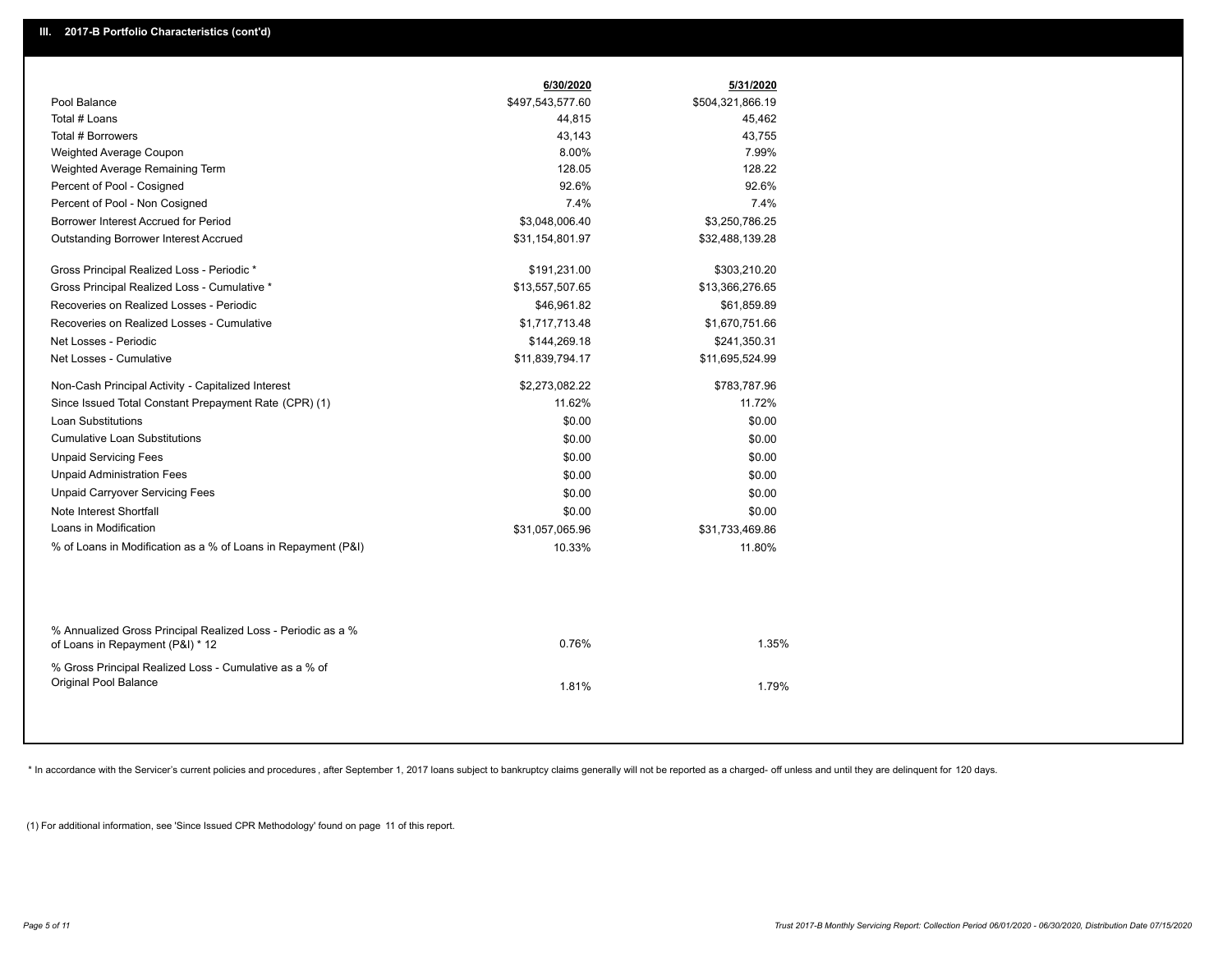#### **Loan Program**  A

|                                    | Weighted<br><b>Average Coupon</b> | # LOANS | <b>\$ AMOUNT</b> | $%$ *    |
|------------------------------------|-----------------------------------|---------|------------------|----------|
| - Smart Option Interest-Only Loans | 6.92%                             | 10.314  | \$85,560,898.92  | 17.197%  |
| - Smart Option Fixed Pay Loans     | 7.92%                             | 11,043  | \$149,237,043.97 | 29.995%  |
| - Smart Option Deferred Loans      | 8.25%                             | 23.458  | \$262,745,634.71 | 52.809%  |
| - Other Loan Programs              | $0.00\%$                          | 0       | \$0.00           | 0.000%   |
| <b>Total</b>                       | 7.92%                             | 44,815  | \$497,543,577.60 | 100.000% |

\* Percentages may not total 100% due to rounding

B

C

**Index Type**

|                       | Weighted<br><b>Average Coupon</b> | # LOANS | <b>\$ AMOUNT</b> | $%$ *    |
|-----------------------|-----------------------------------|---------|------------------|----------|
| - Fixed Rate Loans    | 8.22%                             | 9,908   | \$123,047,345.72 | 24.731%  |
| - LIBOR Indexed Loans | 7.82%                             | 34,907  | \$374,496,231.88 | 75.269%  |
| - Other Index Rates   | $0.00\%$                          | 0       | \$0.00           | 0.000%   |
| Total                 | 7.92%                             | 44,815  | \$497,543,577.60 | 100.000% |

\* Percentages may not total 100% due to rounding

# **Weighted Average Recent FICO**

| (2)<br>Wtd Avg Recent FICO Band | # LOANS        | <b>\$ AMOUNT</b> | $\frac{9}{6}$ * |
|---------------------------------|----------------|------------------|-----------------|
| $0 - 639$                       | 3,368          | \$36,255,583.81  | 7.287%          |
| 640 - 669                       | 2,777          | \$31,832,986.11  | 6.398%          |
| 670 - 699                       | 4,760          | \$53,053,224.36  | 10.663%         |
| 700 - 739                       | 9,454          | \$107,152,452.31 | 21.536%         |
| $740 +$                         | 24,454         | \$269,235,890.97 | 54.113%         |
| N/A <sup>(1)</sup>              | $\overline{2}$ | \$13,440.04      | $0.003\%$       |
| <b>Total</b>                    | 44,815         | \$497,543,577.60 | 100.000%        |

WAC reflects WAC3

To conform with company standard reporting these sections now include Princial and Interest Accrued to Capitalize .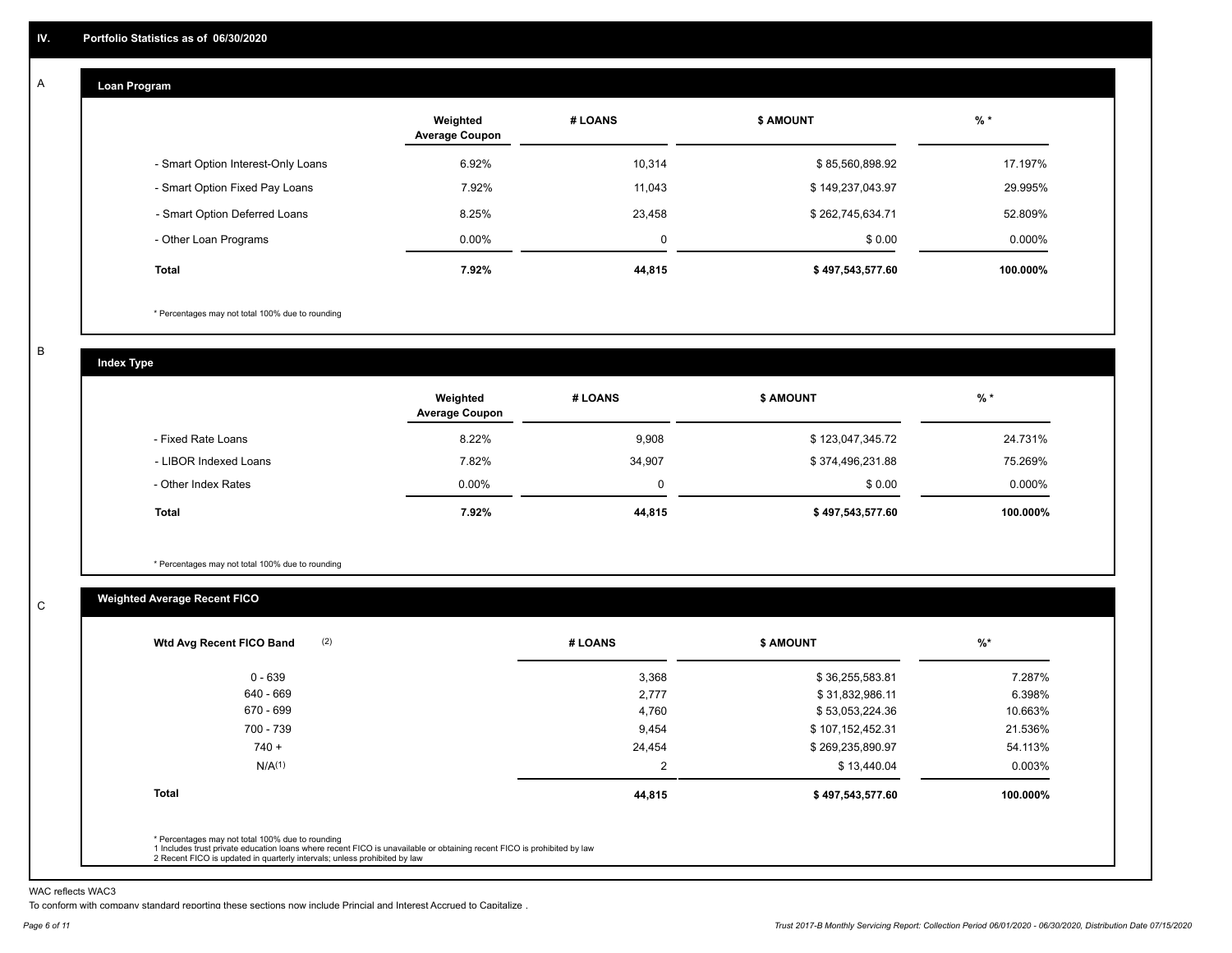| ۷. | 2017-B Reserve Account, Principal Distribution, and R-2 Certificate Calculations                                                                                                                                          |                  |  |
|----|---------------------------------------------------------------------------------------------------------------------------------------------------------------------------------------------------------------------------|------------------|--|
| А. | <b>Reserve Account</b>                                                                                                                                                                                                    |                  |  |
|    | Specified Reserve Account Balance                                                                                                                                                                                         | \$1,891,480.00   |  |
|    | Actual Reserve Account Balance                                                                                                                                                                                            | \$1,891,480.00   |  |
| В. | <b>Principal Distribution Amount</b>                                                                                                                                                                                      |                  |  |
|    | Class A Notes Outstanding<br>i.                                                                                                                                                                                           | \$303,025,306.33 |  |
|    | Pool Balance<br>ii.                                                                                                                                                                                                       | \$497,543,577.60 |  |
|    | First Priority Principal Distribution Amount (i - ii)<br>iii.                                                                                                                                                             | \$0.00           |  |
|    | Class A and B Notes Outstanding<br>iv.                                                                                                                                                                                    | \$353,025,306.33 |  |
|    | First Priority Principal Distribution Amount<br>v.                                                                                                                                                                        | \$0.00           |  |
|    | Pool Balance<br>vi.                                                                                                                                                                                                       | \$497,543,577.60 |  |
|    | Specified Overcollateralization Amount<br>vii.                                                                                                                                                                            | \$149,263,073.28 |  |
|    | Regular Principal Distribution Amount (if (iv > 0, (iv - v) - (vi - vii))<br>viii.                                                                                                                                        | \$4,744,802.01   |  |
|    | Pool Balance<br>ix.                                                                                                                                                                                                       | \$497,543,577.60 |  |
|    | 10% of Initial Pool Balance<br>х.                                                                                                                                                                                         | \$74,820,443.74  |  |
|    | First Priority Principal Distribution Amount<br>xi.                                                                                                                                                                       | \$0.00           |  |
|    | Regular Principal Distribution Amount<br>xii.                                                                                                                                                                             | \$4,744,802.01   |  |
|    | Available Funds (after payment of waterfall items A through I)<br>xiii.                                                                                                                                                   | \$3,555,368.75   |  |
|    | xiv. Additional Principal Distribution Amount (if(vi <= x,min(xiii, vi - xi - xii)))                                                                                                                                      | \$0.00           |  |
| C. | R-2 Certificate                                                                                                                                                                                                           |                  |  |
|    | <b>Previous Notional Balance</b>                                                                                                                                                                                          | \$45,942,940.00  |  |
|    | Shortfall of Principal                                                                                                                                                                                                    | \$0.00           |  |
|    | Shortfall of Interest                                                                                                                                                                                                     | \$0.00           |  |
|    | <b>Current Notional Balance</b>                                                                                                                                                                                           | \$45,942,940.00  |  |
|    | Excess Distribution Allocated (1)                                                                                                                                                                                         | \$995,129.94     |  |
| D. | R-3 Certificate                                                                                                                                                                                                           |                  |  |
|    | <b>Previous Notional Balance</b>                                                                                                                                                                                          | \$24,463,319.35  |  |
|    | Remaining Principal Collections (2)                                                                                                                                                                                       | \$0.00           |  |
|    | <b>Current Notional Balance</b>                                                                                                                                                                                           | \$24,272,088.35  |  |
|    | 1. Until the notional amount of the R-2 Certificate is reduced to zero and if there is excess cash through the distribution available it will be distributed to the R-2 Certificate, otherwise the<br>amount will be zero |                  |  |

2. Payments will be made after the principal balance of each class of notes has been reduced to zero and the pool balance is less than or equal to the principal balance of the R-3 Certificate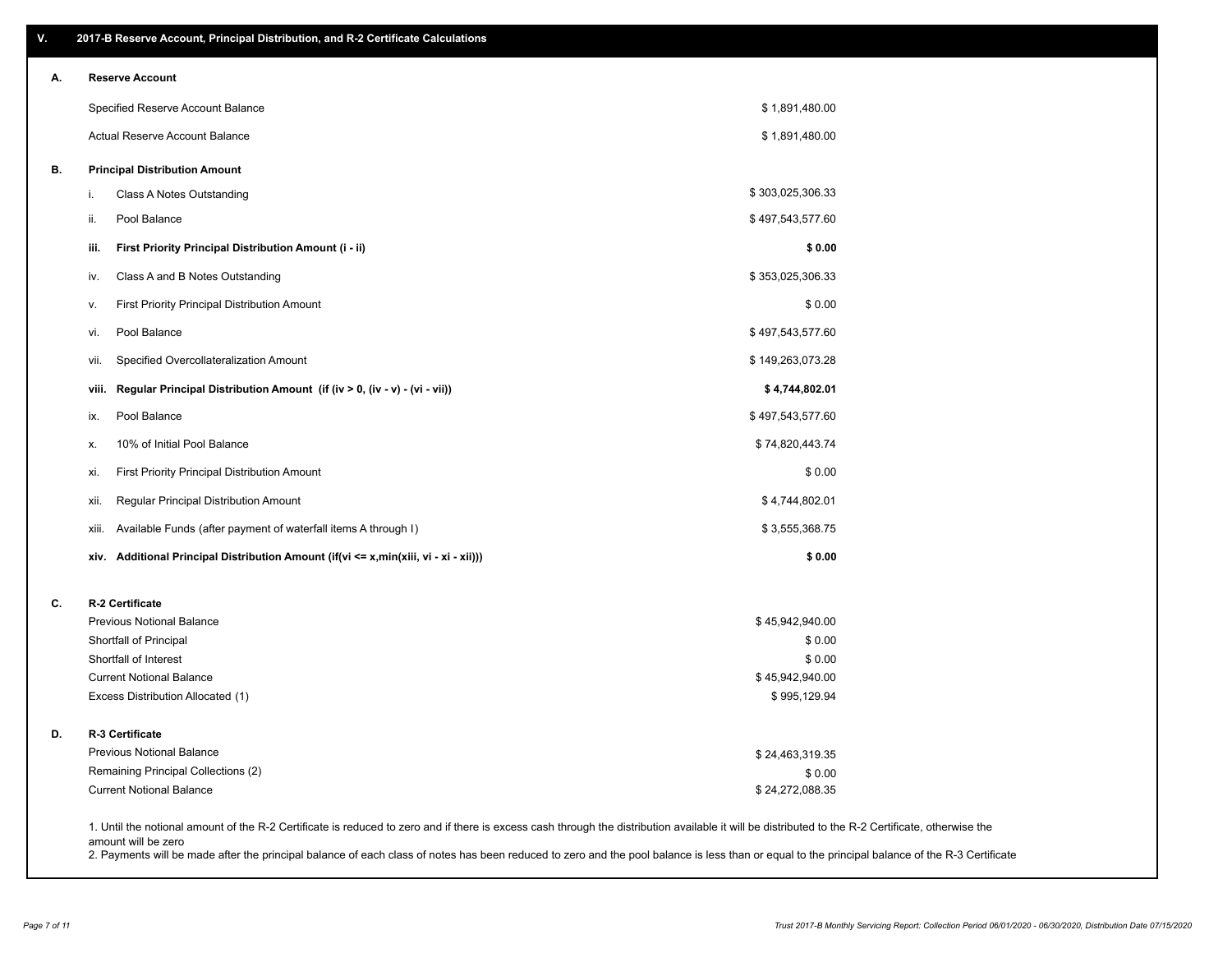|    |                                                         | Paid           | <b>Funds Balance</b> |
|----|---------------------------------------------------------|----------------|----------------------|
|    | <b>Total Available Funds</b>                            |                | \$9,327,150.01       |
| A  | <b>Trustee Fees</b>                                     | \$0.00         | \$9,327,150.01       |
| B  | <b>Servicing Fees</b>                                   | \$317,805.03   | \$9,009,344.98       |
| C  | i. Administration Fees                                  | \$8,333.00     | \$9,001,011.98       |
|    | ii. Unreimbursed Administrator Advances plus any Unpaid | \$0.00         | \$9,001,011.98       |
| D  | Class A Noteholders Interest Distribution Amount        | \$555,007.89   | \$8,446,004.09       |
| Е  | First Priority Principal Payment                        | \$0.00         | \$8,446,004.09       |
| F. | <b>Class B Noteholders Interest Distribution Amount</b> | \$145,833.33   | \$8,300,170.76       |
| G  | <b>Reinstatement Reserve Account</b>                    | \$0.00         | \$8,300,170.76       |
| H  | Regular Principal Distribution                          | \$4,744,802.01 | \$3,555,368.75       |
|    | <b>Carryover Servicing Fees</b>                         | \$0.00         | \$3,555,368.75       |
| J  | Additional Principal Distribution Amount                | \$0.00         | \$3,555,368.75       |
| Κ  | Unpaid Expenses of Trustee                              | \$0.00         | \$3,555,368.75       |
| L  | Unpaid Expenses of Administrator                        | \$0.00         | \$3,555,368.75       |
| м  | i. Remaining Funds to the R-1 Certificateholder(s)      | \$2,560,238.81 | \$995,129.94         |
|    | ii. Remaining Funds to the R-2 Certificateholder(s)     | \$995,129.94   | \$0.00               |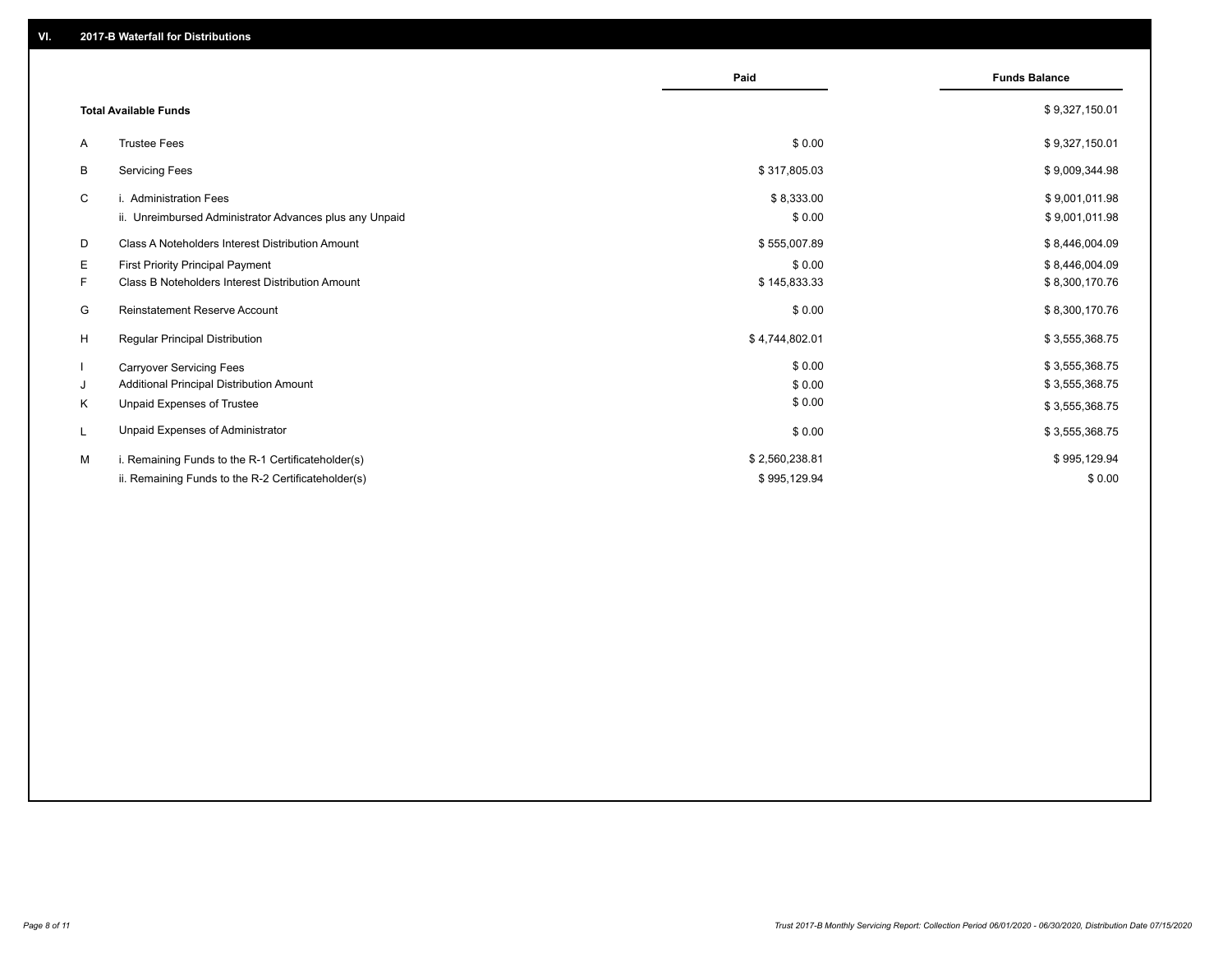| <b>Distribution Amounts</b>                                |                         |                         |                         |
|------------------------------------------------------------|-------------------------|-------------------------|-------------------------|
|                                                            | A <sub>2</sub> A        | A <sub>2</sub> B        | в                       |
| Cusip/Isin                                                 | 83189DAB6               | 83189DAC4               | 83189DAD2               |
| <b>Beginning Balance</b>                                   | \$203,026,955.26        | \$99,998,351.07         | \$50,000,000.00         |
| Index                                                      | <b>FIXED</b>            | <b>LIBOR</b>            | <b>FIXED</b>            |
| Spread/Fixed Rate                                          | 2.82%                   | 0.75%                   | 3.50%                   |
| Record Date (Days Prior to Distribution)                   | 1 NEW YORK BUSINESS DAY | 1 NEW YORK BUSINESS DAY | 1 NEW YORK BUSINESS DAY |
| Accrual Period Begin                                       | 6/15/2020               | 6/15/2020               | 6/15/2020               |
| <b>Accrual Period End</b>                                  | 7/15/2020               | 7/15/2020               | 7/15/2020               |
| Daycount Fraction                                          | 0.08333333              | 0.08333333              | 0.08333333              |
| Interest Rate*                                             | 2.82000%                | 0.93475%                | 3.50000%                |
| <b>Accrued Interest Factor</b>                             | 0.002350000             | 0.000778958             | 0.002916667             |
| <b>Current Interest Due</b>                                | \$477,113.34            | \$77,894.55             | \$145,833.33            |
| Interest Shortfall from Prior Period Plus Accrued Interest | $\mathsf{\$}$ -         | $\mathsf{\$}$ -         | $$ -$                   |
| <b>Total Interest Due</b>                                  | \$477,113.34            | \$77,894.55             | \$145,833.33            |
| <b>Interest Paid</b>                                       | \$477,113.34            | \$77,894.55             | \$145,833.33            |
| <b>Interest Shortfall</b>                                  | $\frac{1}{2}$           | $\mathcal{S}$ -         | $$ -$                   |
| <b>Principal Paid</b>                                      | \$3,179,017.35          | \$1,565,784.66          | $\mathsf{\$}$ -         |
| <b>Ending Principal Balance</b>                            | \$199,847,937.91        | \$98,432,566.41         | \$50,000,000.00         |
| Paydown Factor                                             | 0.011862005             | 0.011862005             | 0.000000000             |
| <b>Ending Balance Factor</b>                               | 0.745701261             | 0.745701261             | 1.000000000             |

\* Pay rates for Current Distribution. For the interest rates applicable to the next distribution date, please see https://www.salliemae.com/about/investors/data/SMBabrate.txt.

**VII. 2017-B Distributions**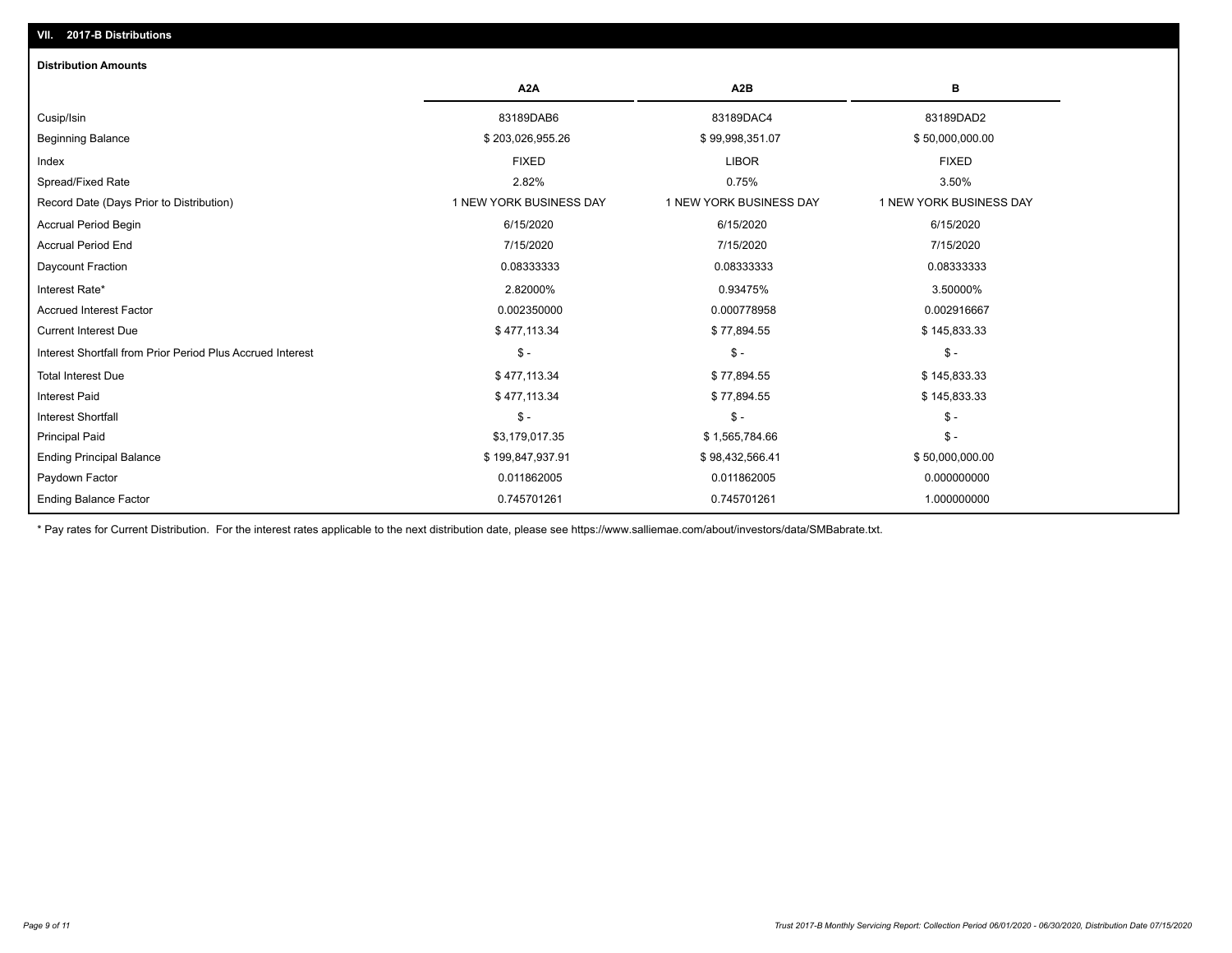#### **Since Issued Total CPR**

$$
\text{total CPR} = 1 - \left(\frac{APB}{PPB}\right)^{\left(\frac{12}{MSC}\right)}
$$

APB = Actual period-end Pool Balance PPB = Projected period-end Pool Balance assuming no prepayments and no defaults Pool Balance = Sum(Principal Balance + Interest Accrued to Capitalize Balance) MSC = Months Since Cut-Off

#### **Since-Issued Total Constant Prepayment Rate (CPR)**

Since-Issued Total CPR measures prepayments, both voluntary and involuntary, for a trust student loan pool over the life of a transaction. For each trust distribution, the actual month-end pool balance is compared against a month-end pool balance originally projected at issuance assuming no prepayments and defaults. For purposes of Since- Issued Total CPR calculations, projected period end pool balance assumes in-school status loans have up to a six month grace period before moving to repayment, grace status loans remain in grace status until their status end date and then to move to full principal and interest repayment, loans subject to interim interest or fixed payments during their in-school and grace period continue paying interim interest or fixed payments until full principal and interest repayment begins, all other trust loans are in full principal and interest repayment status, and that no trust loan in full principal and interest repayment moves from full principal and interest repayment status to any other status.

### **Weighted Average Coupon**

*WAC1 = APB* ((*CIR*)\*(*APB*))

*WAC2 = APB*  $\frac{((APCL)^{*}(APB))}{APB}$  wac<sub>3</sub> =  $\frac{((ACTL)^{*}(A)P}{APB}$ 



APB = Actual period-end Pool Balance

CIR = Average of the Contractual Interest Rate (1)

APCL = Average of the Applicable Interest Rate (2)

ACTL = Average of the Actual Interest Rate (3)

#### **Weighted Average Coupon (WAC)**

(1) Contractual Interest Rate represents the interest rate indicated in the Promissory Note

(2) Appliclable Interest Rate represents the interest rate after rate reductions, if applicable, are applied

(3) Actual Interest Rate represents the interest rate when borrower incentive programs and rate reductions, if applicable, are applied